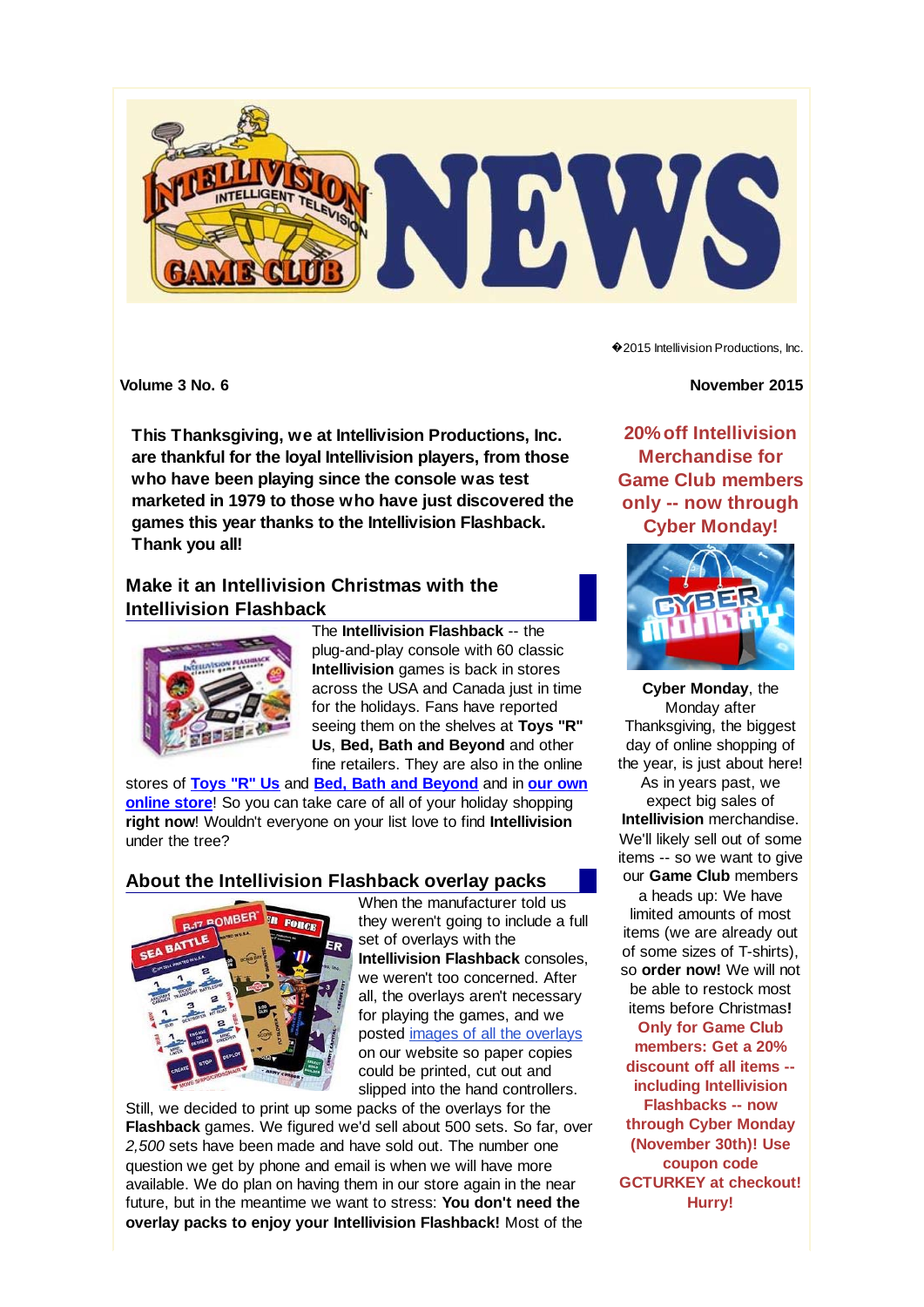games are simple enough to learn the keypress layout by looking at the overlay images printed in the **Flashback User's Guide** (they're all there). And you'll find the images for the overlays on our website where, as we said, you can print them, cut them out, and slip them into the hand controllers. And keep watching the **Game Club Newsletter** -- you'll be first to know when the packs are back in the store!

# **Please Support** *Crash of the Blue Sky Rangers* **by Keith Robinson!**



Have you read some of the historical info on the **Intellivision** website? Find it interesting? Bizarrre? Have you attended a show such as the **Classic Gaming Expo** or **South by Southwest** and listened to one of the **Blue Sky Ranger** panels? Have you laughed at their stories about how the **Intellivision** games were created? Then you'll love the book *Crash of the Blue Sky Rangers* by **Mattel Electronics** programmer and manager **Keith Robinson**. "The number of people

asking for a book with the stories has been growing," says Robinson. "Now with crowdsourcing, we can see how much interest there really is." Robinson posted the idea for *Crash of the Blue Sky Rangers* on the I**nkshares** site. **Inkshares** allows authors and potential readers to find each other. If enough people follow and then pre-order the book, it goes into publication. There is no cost or obligation to follow a proposed book -- so if you want to read **Keith Robinson's** first-hand account of the roller-coaster ride of early video games from phenomenal success to the crash of 1983, please create an **Inkshares account for yourself here** and follow *Crash of the Blue Sky Rangers*!

### **From the files of The Blue Sky Rangers**

The terrible events in Paris this month bring back memories of the city in a happier time. In late 1982, **Mattel Electronics** opened a programming office in the south of France to develop games for the European market. In October, programmer/manager **Keith Robinson** along with Mattel personnel director **Sybil Schantz** flew to Paris to interview and hire staff for the French programming office. In Paris they met up with **Tim Scanlon, Director of Mattel Electronics, France** and spent three days in an office suite borrowed from **Mattel Toys** interviewing candidates. At night, Tim (a native of London) and his wife **Danielle** (a native of Paris), took Keith and Sybil to their favorite restaurants in the city. Afterward, they would all walk through the surrounding neighborhoods to a number of landmarks including **Notre Dame**, **Sacr**�**-C**�**ur Basilica** and the **Place Pigalle** (the "adult" section of Paris: Ooo-la-la!). On the weekend, Keith went to the **Louvre**; Sybil went to the haute couture shopping district of the city. They had a magical time in Paris, and the team of programmers they and Tim put together turned out to be as smart and wacky as the American team in Hawthorne, California. We at **Intellivision Productions, Inc.**, are thinking about the French programmers and managers with hopes that they and their families are and will remain safe.

#### **TRIVIA CONTEST!**



Mattel Electronics, France

While the French office of **Mattel Electronics** was created to program **Intellivision** games, after **Mattel Electronics** in America was closed down in 1984, the French office stayed open as an independent company and continued designing games. However, they switched from developing for **Intellivision** to other platforms. Only two of the games they developed were released for I**ntellivision**. Which two?

Email your answer to trivia@intellivisionlives.com. Winner will be selected at random from all correct answers received before noon PST December 1st, 2015. An additional winner will be awarded to the first correct answer received. Both winners will each receive an **Intellivision Running Man Christmas Ornament**! Good luck!

#### **THE OCTOBER TRIVIA CONTEST**

Last month's question: "The **Mattel Electronics** building was torn down long ago and replaced with a big-box store. What chain store is there today?" The answer: **Home Depot.** (Several people answered "A Ford dealership." Ooo, close, but that is where the **Mattel Toys**, not **Mattel Electronics**, building was located.) **Chris Austin** and **Steve Sand** will each receive a signed *Thin Ice* print for being the first to answer and for being